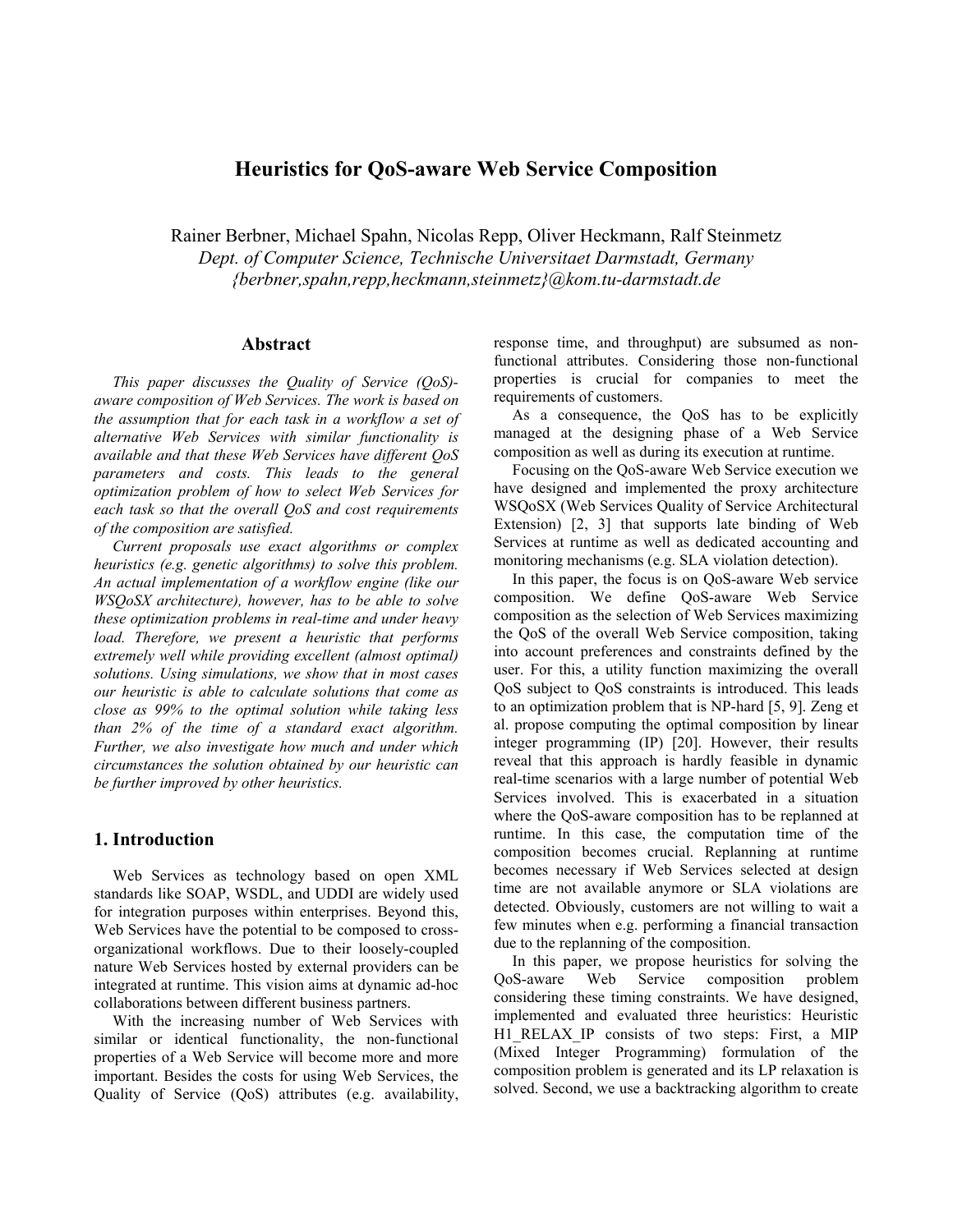a valid solution to the original, non-relaxed problem. Additionally, we study two further heuristics H2\_SWAP and H3 SIM ANNEAL, which are meta-strategies to improve the results of H1\_RELAX\_IP. We evaluate the performance of our heuristics compared with linear integer programming.

The rest of this paper is structured as follows: In Section 2 WSQoSX as foundation of our further research is introduced. The heuristics we have designed for computing QoS-aware Web Service compositions are discussed in Section 3. In Section 4 the focus is on the evaluation of our heuristics compared with linear integer programming. Related research is discussed in Section 5. This paper closes with a conclusion and a short outlook.

## **2. WSQoSX – A proxy architecture managing Web Service workflows**

The execution of Web Service compositions needs mechanisms and architectural components that are beyond the traditional SoA approach (e.g. [8]). Thus, we have designed and implemented WSQoSX (Web Services Quality of Service Architectural Extension), a proxybased architecture (Figure 1) that is able to

- − manage Service Level Agreements (SLAs)
- − detect SLA violations
- − select a particular Web Service at runtime according to decision maker's preferences
- − dynamically replace Web Services at runtime (e.g. due to a performance decrease of a specific Web Service)

For this, SLAs are modeled using IBM's WSLA (Web Service Level Agreement) [11]. Within a SLA the nonfunctional behavior of a Web Service (viz. costs and QoS attributes) is specified.



**Figure 1. WSQoSX– architectural framework [3]** 

External Web Service providers have to register their Web Services and the corresponding SLAs at the WSQoSX *Web Portal* according to pre-defined categories (e.g. shipping, credit rating, and payment).

If a workflow managed by WSQoSX is started, the workflow engine does not invoke a Web Service directly. Web Service invocation is managed by a *Proxy Component* instead. This *Proxy Component* can determine which category (e.g. shipping) has been triggered for invocation and hands this information over to the *Selection Component*. The *Rating Component* calculates a score for each Web Services according to specific user preferences. Based on these calculations the *Selection Component* chooses and invokes the best suitable Web Service. The *Accounting Component* tracks detailed information about which Web Services have been invoked and their runtime behavior. This data is used by the *QoS Monitoring Component* to detect SLA violations during the execution of Web Services.

The management components of WSQoSX described above are implemented in Java. For further details about our work related to WSQoSX we refer to [2, 3].

#### **3. Heuristics for QoS-aware composition**

In this section, Web Service compositions are discussed and it is described how a QoS-aware Web Service composition can be modeled as an optimization problem. Furthermore, the heuristics we have designed for solving this optimization problem are described.

#### **3.1. Web Service composition**

Web Service composition aims at selecting and interconnecting Web Services provided by different partners according to a business process [20]. Thus, Web Service compositions can be seen as workflows based on Web Services.

As depicted in Figure 2, there is a workflow model that consists of abstract tasks describing the required functionality (e.g. invoking a credit rating) of a specific workflow step. One of the main issues hereby is the selection of appropriate Web Services that form the execution plan for a Web Service composition. The functionality of each task can be provided by different candidate Web Services. Web Services that provide similar or identical functionality are grouped in the same category. Web Services within the same category may have different non-functional attributes.

**Definition:** A sequential Web Service composition consists of *n* tasks. Task  $i$  ( $i=1,...,n$ ) will be executed before task  $i'$  ( $i'=1,...,n$ ) if  $i < i'$ . The set of  $m_i$  different candidate Web Services that provide the required functionality for task *i* is called category *i*. A binary variable  $x_{i,j}$  is introduced.  $x_{i,j}=1$  means that Web Service *j* of category *i* is selected for being executed within the execution plan. To ensure that only one Web Service per task is selected, it is necessary that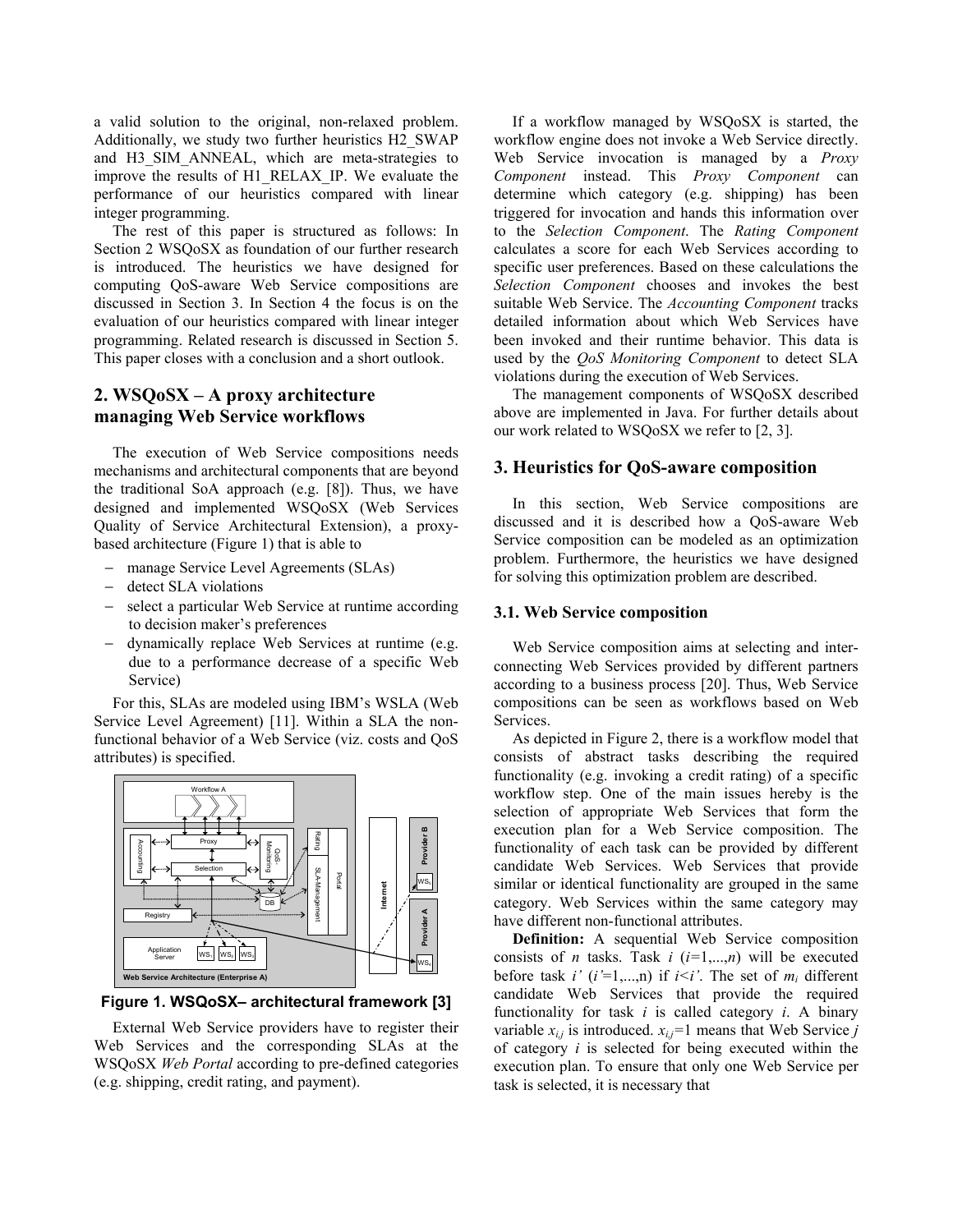$$
\sum_{j=1}^{m_i} x_{i,j} = 1 \ \forall \, i = 1, \dots, n.
$$

In this paper we assume sequential Web Service compositions.



**Figure 2. Web Service composition** 

### **3.2. QoS model**

In the area of QoS-enabled Web Services a lot of QoS attributes (e.g. response time, availability, error rate, throughput, scalability, and reputation) have been addressed and evaluated (e.g. [6, 10, 13]).

To compute QoS attributes for the overall composition we need aggregation functions for each QoS parameter. Furthermore, the introduction of constraints is considered, e.g. restricting the overall response time to be less than 50s. An execution plan is only valid if it satisfies all constraints defined by the user. We define QoS-aware Web Service composition as the construction of an execution plan for a Web Service workflow so that the utility provided by the QoS attributes of the composition is maximized subject to constraints defined by the user.

 $P_{i,j,k}$  stores the value of the QoS parameter with index  $k$ of Web Service *j* in category *i*. The aggregation of QoS parameters to an overall QoS attribute depends on the type of the QoS parameter *k*. An overall QoS attribute, like e.g. the overall response time aggregates additive whereas the overall availability aggregates multiplicative and the overall throughput is determined by the Minoperator.

In our model, three different kinds of parameters are considered:

− Additive parameters:

The overall QoS attribute  $x^+$  of an additive nonfunctional parameter  $p_{i,j}^+$  (e.g. response time) is

calculated as 
$$
x^+ = \sum_{i=1}^n \sum_{j=1}^{m_i} p^+_{i,j} x_{i,j}
$$
.

Constraints are defined as  $x^+ \leq c^+$  or  $x^+ \geq c^+$ .

− Multiplicative parameters:

The overall QoS attribute  $x^*$  of a multiplicative non-functional parameter  $p_{i,j}^*$  (e.g. availability) is calculated as  $x^* = \prod_{i=1}^n \sum_{j=1}^{m_i} p_i^*$ *i j*  $i, j''$  $i, j$  $x^* = \prod_{i=1}^n \sum_{j=1}^{m_i} p_{i,j}^* x_{i,j}$ . To be able to  $-1$   $j=1$ integrate constraints on  $x^*$  into our linear model, we

linearize the term by applying the logarithm:

$$
\ln(x^{\bullet}) = \ln\left(\prod_{i=1}^{n} \prod_{j=1}^{m_i} p_{i,j}^{\bullet, x_{i,j}}\right) = \sum_{i=1}^{n} \left(\ln\left(\prod_{j=1}^{m_i} p_{i,j}^{\bullet, x_{i,j}}\right)\right)
$$

$$
= \sum_{i=1}^{n} \sum_{j=1}^{m_i} \ln\left(p_{i,j}^{\bullet, x_{i,j}}\right) = \sum_{i=1}^{n} \sum_{j=1}^{m_i} x_{i,j} \ln\left(p_{i,j}^{\bullet}\right)
$$

Using this, constraints can be defined as follows:

$$
\ln(c^{\bullet}) \leq \sum_{i=1}^{n} \sum_{j=1}^{m_i} \ln(p_{i,j}^{\bullet}) x_{i,j} \qquad \text{or} \qquad \ln(c^{\bullet}) \geq \sum_{i=1}^{n} \sum_{j=1}^{m_i} \ln(p_{i,j}^{\bullet}) x_{i,j}
$$

However, with regard to the fact that the utility function cannot be expressed using  $ln(x^{\bullet})$ , we use an approximation to integrate  $x^*$  in the linear model:  $x^* = \prod_{i=1}^n \sum_{j=1}^{m_i} p_{i,j}^* x_{i,j} \approx 1 - \sum_{i=1}^n \left(1 - \sum_{j=1}^{m_i} p_{i,j}^* + \sum_{j=1}^{m_i} p_{i,j}^* + \sum_{j=1}^{m_i} p_{i,j}^* + \sum_{j=1}^{m_i} p_{i,j}^* + \sum_{j=1}^{m_i} p_{i,j}^* + \sum_{j=1}^{m_i} p_{i,j}^* + \sum_{j=1}^{m_i} p_{i,j}^* + \sum_{j=1}^{m_i} p_{i,j}^* + \sum_{j=1$ =  $\boldsymbol{\cdot} = \prod \sum p_{i,j}^{\star} x_{i,j} \approx 1 - \sum \left| 1 - \sum p_{i,j}^{\star} x_{i,j} \right|$ ⎠ ⎞  $\parallel$ ⎝  $=\prod_{i=1}^{n}\sum_{j=1}^{m_i}p_{i,j}^{*}x_{i,j} \approx 1-\sum_{i=1}^{n}\left(1-\frac{1}{n}\right)$ *i n i m*  $\sum_{j=1}$   $P_{i,j}$   $\mathcal{N}_{i,j}$ *m*  $\sum_{j=1}$   $P_{i,j}$   $\mathcal{N}_{i,j}$  $x^* = \prod_{i=1}^n \sum_{i=1}^{m_i} p_{i,i}^* x_{i,i} \approx 1 - \sum_{i=1}^n \left(1 - \sum_{i=1}^{m_i} p_{i,i}^* x_i\right)$  $\sum_{i=1} P_{i,j}^{\bullet} x_{i,j} \approx 1 - \sum_{i=1} |1 - \sum_{j=1} P_{i,j}^{\bullet} x_{i,j}|$ 

The approximation is very accurate with parameter values  $p_{i,j}^*$  close to 1, which is likely to happen in most real world scenarios (e.g. expressing availability).

### − Attributes aggregated by the Min-operator:

The overall QoS attribute  $x^{min}$  of a non-functional parameter that is aggregated by the Min-operator (e.g. throughput) is calculated as follows:

$$
x^{\min} = \underset{i=1}{\text{Min}} \left( \sum_{j=1}^{m_i} p_{i,j}^{\min} x_{i,j} \right)
$$

To integrate  $x^{min}$  in a linear model a constraint has to be introduced for each task *i*:

$$
x^{\min} \le \sum_{j=1}^{m_i} p_{i,j}^{\min} x_{i,j} \forall i = 1,...,n
$$

Due to the maximization of  $x^{min}$  during the optimization process, these constraints limit  $\bar{x}^{min}$  to the smallest value  $p^{min}$  of any used Web Service, which is the desired minimum. Constraints are defined as  $x^{min} \geq c^{min}$ .

The objective function  $F(\vec{x})$  expresses the overall utility of the Web Service composition with regard to the user's preferences as a weighted sum of the overall QoS

attributes: 
$$
F(\vec{x}) = \sum_{l=1}^{k^+} w_l^+ x_l^+ + \sum_{l=1}^{k^+} w_l^* x_l^+ + \sum_{l=1}^{k^{min}} w_l^{min} x_l^{min}
$$

Each of the  $k (k=k^+ + k^{\bullet} + k^{min})$  QoS attributes is specifically weighted (by  $w_i^+$ ,  $w_i^*$ , and  $w_i^{\min}$ ) to define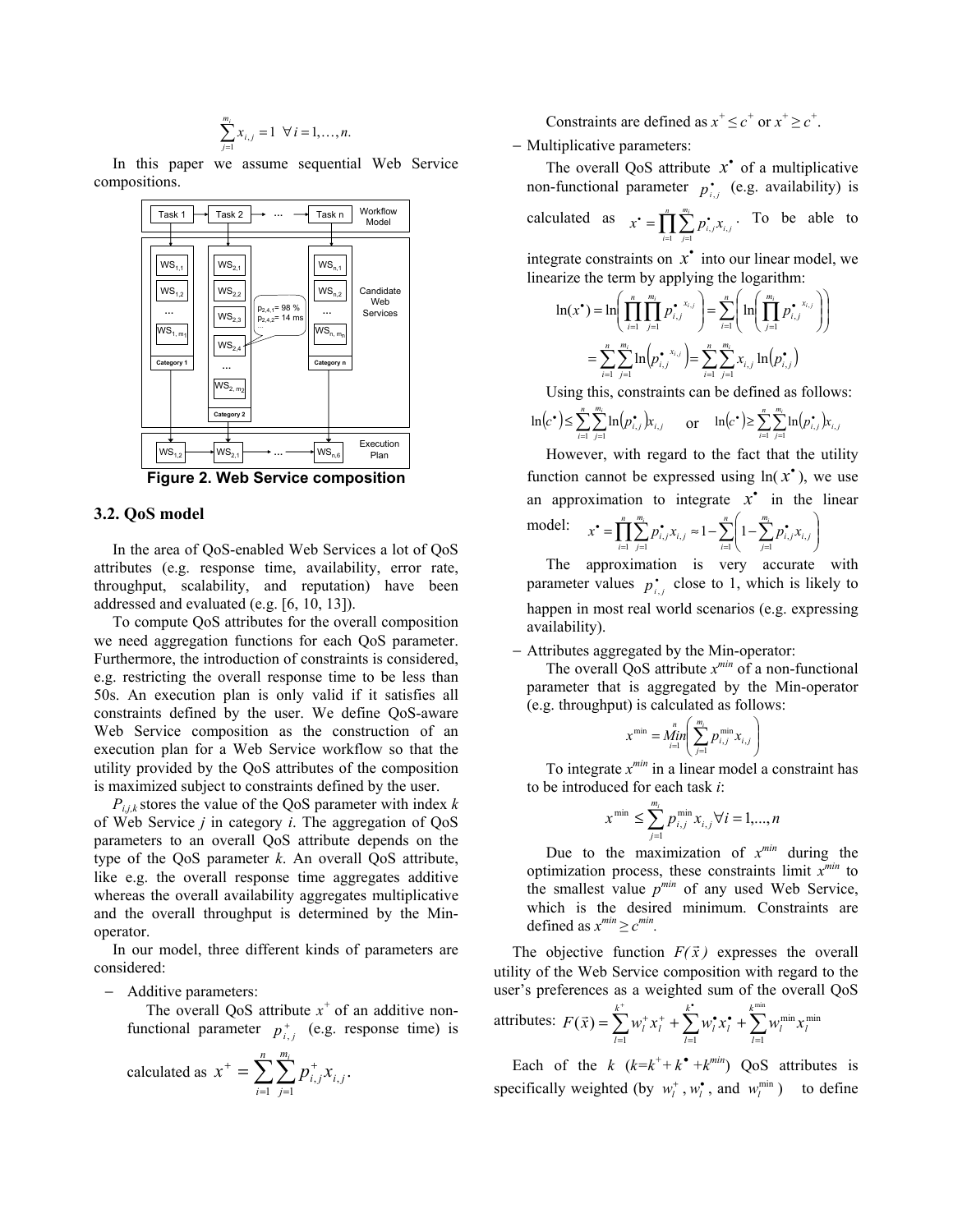the importance of the improvement of one unit of the attribute relative to one unit of the other attributes.

#### **3.3. A heuristic for a first feasible solution**

The work presented in this paper aims at calculating an execution plan that maximizes the overall QoS taking into account the preferences and constraints defined by the user. This leads to an optimization problem based on the objective function and constraints discussed in the previous sub section. As the results of Zeng et al. [20] show, an approach based on linear integer programming is too time consuming for real time scenarios in ebusiness. This is also confirmed by the work of Canfora et al. [4] and Yu and Lin [19].

Thus, we concentrate on solving the optimization problem by the use of heuristics. We have designed a heuristic H1\_RELAX\_IP using a two step approach.

First, the LP relaxation of the MIP formulation of the composition problem is solved using a standard algorithm (e.g. simplex). This means that  $x_{i,j}$  can take any real number between 0 and 1.

In the second step, a backtracking algorithm is used to construct a feasible solution based on the result of the relaxed integer program. The result of the relaxed integer program gives an indication, which particular Web Service should be considered in the optimal execution plan. For example, if  $x_{i,g}=0,25$  and  $x_{i,l}=0,75$  the probability of Web Service *l* of category *i* being part of the optimal execution plan is much higher than the one of Web Service *g*. Thus, the candidate Web Services within a specific category are ordered according to their likelihood to be part of the optimal solution (Figure 3). Furthermore, all Web Services having  $x_{i,j}=0$  are ordered according to their potential benefit to the objective function<sup>1</sup>. Additionally, the categories are ordered according to the number of candidate Web Services having  $x_{i,j}$ >0. The backtracking algorithm starts with the category having the fewest Web Services with  $x_{i,j}$ >0. The fewer choices of Web Services having  $x_{i,j}$ >0 exist in a category, the higher the probability that an accurate decision is made. In Figure 3, for instance, Category 2 is selected before e.g. Category 3, since it offers fewer choices that have in addition a higher likelihood of being part of the optimal solution. Making decisions in that order causes potentially inaccurate decisions to be made at the end of the backtracking algorithm. This improves the performance of the backtracking algorithm because the earlier an inaccurate decision is made, the more expensive it is, to revise it.

 $\overline{a}$ 



The pseudo code of the backtracking algorithm is depicted in Figure 4. Initially, the execution plan is empty. At the beginning, the first Web Service of the first category (according to the sort order) is placed in the appropriate position of the execution plan. In the example (given in Figure 3), this is the Web Service having index j=3 in Category 2. If no constraint is breached, the algorithm continues with the next category and its first Web Service in the same manner. If a violation occurs the current Web Service will be repeatedly replaced by the next Web Service in the category until no constraint is violated any more. If no such Web Service is available in the current category, the algorithm moves back one category and starts to replace the formerly selected Web Service of this category with the next candidate. If no constraint is breached, the algorithm again proceeds to the next category, or, if a constraint is still breached, it keeps on replacing the selected Web Service of the current category. After having selected a Web Service for all positions of the execution plan from the appropriate categories without violating any constraints, the algorithm terminates with a valid execution plan.

| $i=1$ :                                                       |  |  |  |
|---------------------------------------------------------------|--|--|--|
| Exec Plan= $\{0, 0, , 0\}$ ;                                  |  |  |  |
| end=false;                                                    |  |  |  |
| while (not end) $\{$                                          |  |  |  |
| repeat $\{$                                                   |  |  |  |
| if (Exec Plan[i] $\leq m_i$ ) Exec Plan[i] + +;               |  |  |  |
| { until (Exec Plan is valid or Exec Plan[i]=m <sub>i</sub> ); |  |  |  |
| if (Exec Plan is invalid) $\{$                                |  |  |  |
| Exec Plan $[i]=0$ ;                                           |  |  |  |
| if $(i>1)$ i--; else end=true;                                |  |  |  |
| } else                                                        |  |  |  |
| if $(i\leq n)$ i++; else end=true;                            |  |  |  |
|                                                               |  |  |  |

**Figure 4. Backtracking algorithm** 

### **3.4. Meta-heuristics for the improvement of feasible solutions**

To analyze how far the results of H1\_IP\_RELAX can be improved with standard techniques, we have designed two meta-heuristics. H2\_SWAP tries to find a solution with a higher QoS by randomly replacing Web Services of the execution plan calculated by H1\_RELAX\_IP. Thereby it only accepts valid execution plans raising the

 $<sup>1</sup>$  A comprehensive discussion of this issue can be found in [14].</sup>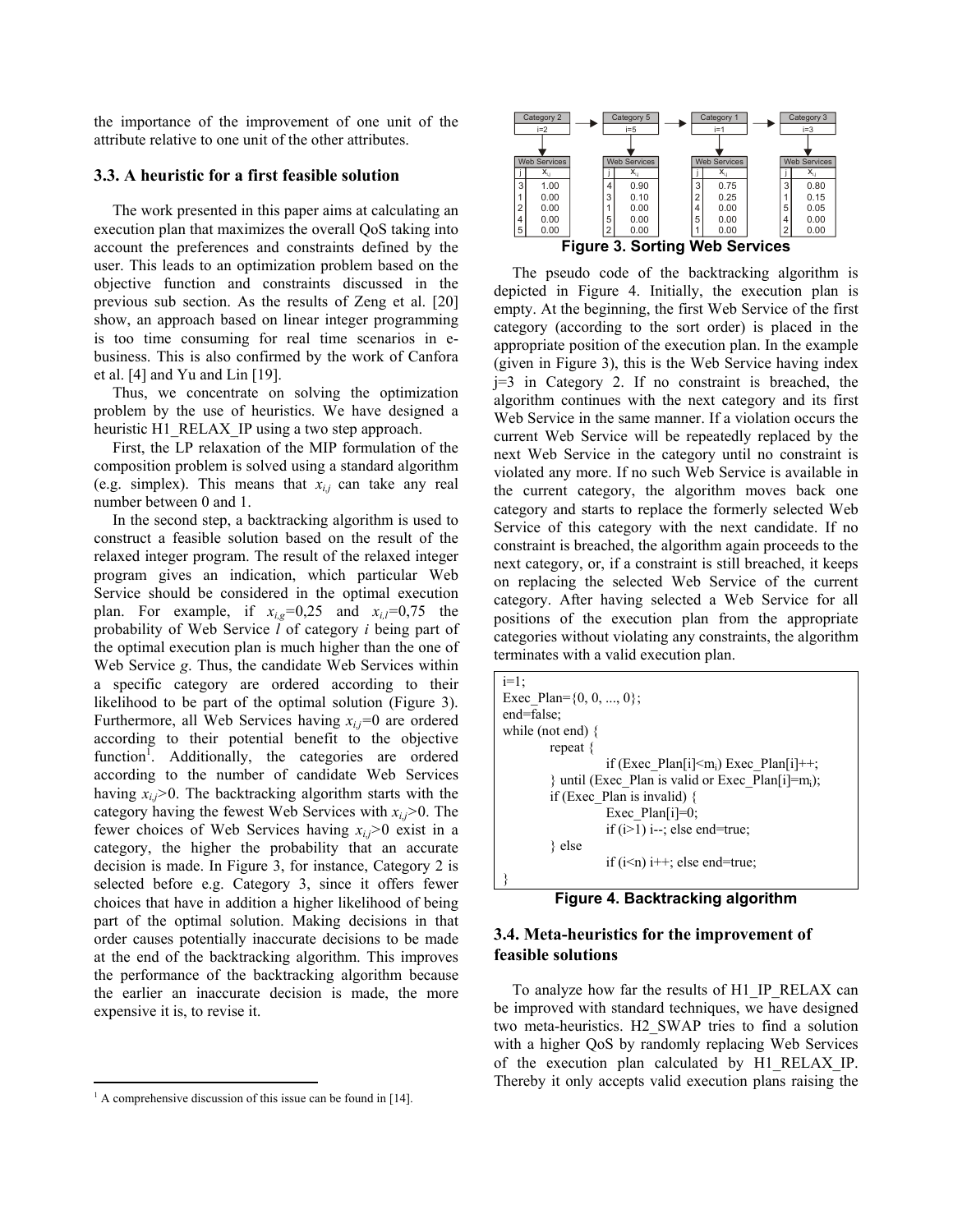value of the objective function. H3\_SIM\_ANNEAL is based on Simulated Annealing, which temporarily accepts worse solutions during the optimization process to be able to leave local optima and possibly find the global optimum.

# **4. Evaluation**

In this section our heuristics are evaluated and compared to integer programming with regard to the computation time and the excellence in approximating the optimal solution. The experiments were run on a Pentium IV (3 GHz) system having 1024 MB of RAM. For performing the simulations a simulation engine and further simulation tools (e.g. a data generator) have been implemented.

# **4.1. Comparison of H1\_RELAX\_IP with integer programming**

To study the performance of H1\_RELAX\_IP, we create sets of randomly generated test cases, each varying a parameter influencing the performance. We analyze the impact of *i*.*)* varying the process length (number of task items), *ii*.*)* varying the number of candidate Web Services and *iii*.*)* varying the strength of constraints. Each set of test cases is solved with H1\_RELAX\_IP and the MIP solver lp\_solve<sup>2</sup>. The solver uses a Simplex algorithm and Branch&Bound to calculate the optimal solution. We compare the computation time and the value of the objective function of H1\_RELAX\_IP to the ones of the solver.

**i.) Analysis of the numbers of tasks.** To analyze the influence of the number of task items, we increase the number in seven steps from three to 21 and generate a sample of 35 test cases per number of task items. In each test case, there are 40 candidate Web services available per task item, with each Web Service having four nonfunctional parameters. Every overall QoS attribute is constrained.

As depicted in Table 1 and Figure 5, our heuristic significantly outperforms the integer programming with

| Task<br>items | <b>Solver</b><br>Avg: $t_s$ [ms] | <b>H1 RELAX IP</b><br>Avg: $t_h$ [ms] | $l_h$<br>Avg:<br>$l_{\rm s}$ | Avg: $F(\vec{x}_h)$<br>$F(\vec{x}_s)$ |
|---------------|----------------------------------|---------------------------------------|------------------------------|---------------------------------------|
| 3             | 4.2864                           | 5.2734                                | 136.08%                      | 99.96%                                |
| 6             | 16.3458                          | 8.4682                                | 69.17%                       | 99.89%                                |
| 9             | 194.9850                         | 13.9468                               | 22.63%                       | 99.72%                                |
| 12            | 1,062.7156                       | 20.3617                               | 8.86%                        | 99.44%                                |
| 15            | 5.976.9378                       | 26.2847                               | 3.43%                        | 99.38%                                |
| 18            | 60,772.1917                      | 35.5667                               | 0.92%                        | 99.23%                                |
| 21            | 264,177.5668                     | 43.3683                               | 0.19%                        | 98.83%                                |

**Table 1. Results of varying the number of tasks** 

<sup>2</sup> http://lpsolve.sourceforge.net/5.5/

 $\overline{a}$ 

increasing numbers of tasks. Only with a very small number of task items the solver performs marginally **better** 



**Figure 5. Comparison of the computation time** 

Increasing the number of task items, H1\_RELAX\_IP scales very well and shows a much better performance than the solver. In spite of the very good performance there is almost no loss with regard to the optimal solution calculated by the solver (Figure 6). In the case of a process composed of 21 tasks, H1\_RELAX\_IP reaches 98.83% of the objective function value of the optimal solution (approximation ratio), but only needs 0.19% of the computation time of the solver.

Since we primarily consider Web Services offering comprehensive business functionality that can be easily outsourced, the number of such coarse-grained Web Services forming a workflow can be assumed to be in the order of the magnitude of 5-20. Of course, such coarsegrained services might consist of a large number of small services.



**Figure 6. H1\_RELAX\_IP: Approximation ratio** 

**ii.) Analysis of the numbers of candidate Web Services.** In analogy to the previous analysis another set of test cases is generated, varying the number of candidate Web Services from 10 to 70. The length of the process is fixed to 15 task items. As depicted in Table 2 and Figure 7, H1\_RELAX\_IP outperforms the solver for every of the tested number of candidate Web Services.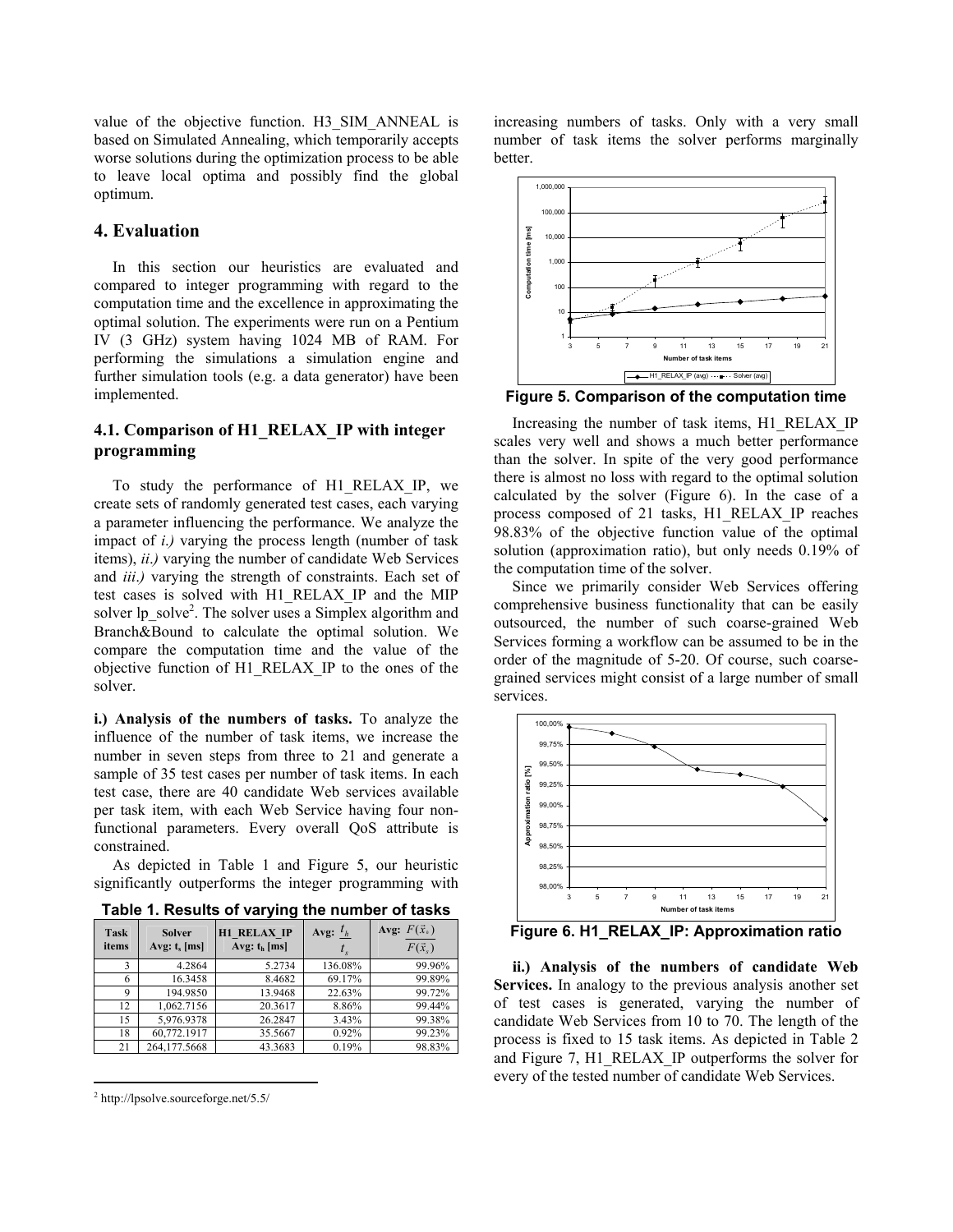| Web<br><b>Service</b> | <b>Solver</b><br>Avg: $t_s$ [ms] | <b>H1 RELAX IP</b><br>Avg: $t_h$ [ms] | Avg: $t_h$ | Avg: $F(\vec{x}_h)$<br>$F(\vec{x},)$ |  |
|-----------------------|----------------------------------|---------------------------------------|------------|--------------------------------------|--|
| 10                    | 617.4211                         | 6.5910                                | 8.48%      | 98.31%                               |  |
| 20                    | 4.528.6759                       | 12.6866                               | 2.04%      | 99.09%                               |  |
| 30                    | 5,122.3285                       | 19.2043                               | 2.69%      | 99.19%                               |  |
| 40                    | 5,723.9903                       | 26.3751                               | 2.71%      | 99.49%                               |  |
| 50                    | 12,302.9522                      | 34.8580                               | 3.51%      | 99.43%                               |  |
| 60                    | 13,789.3714                      | 43.2929                               | 1.84%      | 99.39%                               |  |
| 70                    | 25.840.1226                      | 51.0882                               | 1.32%      | 99.27%                               |  |

**Table 2. Results of varying the number of candidate Web Services** 

As the percentage of computation time needed by H1 RELAX IP compared to the solver even tends to decrease for large numbers of candidate Web Services, there is no decrease of the percentage of the reached objective function value.



**Figure 7. Comparison of the computation time** 

As shown in Figure 8, H1\_RELAX\_IP reaches about 99% of the objective function value of the optimal solution.



**Figure 8. H1\_RELAX\_IP: Approximation ratio** 

**iii.) Analysis of the strength of restrictions.** The *strength of a restriction* is the value restricting a QoS attribute expressed relatively (as percentage) to the best possible value of the QoS attribute. A strength of 0% is equivalent to an unconstrained QoS attribute. A restriction with a strength of 100% can only be satisfied if the QoS attribute is aggregated of the best QoS values available in every category. A restriction with a strength of 50% is satisfied if the QoS attribute is aggregated of the average QoS value available in every category.

To analyze the influence of the *strength of restrictions*, samples of test cases with an increasing tightness of constraints on the overall QoS attributes are generated.



**Figure 9. Comparison of computation time** 

We generate test cases with a process length of 15 task items, 40 candidate Web Services and each Web Service being described by four QoS parameters. The overall QoS attributes are being constrained by restrictions of a strength rising from 20% to 68%, which is near the border of insolubility for some test cases.

**Table 3. Results of varying the strength of restrictions** 

| <b>Strength of</b><br>restrictions | <b>Solver</b><br>Avg: $t_s$ [ms] | <b>H1 RELAX IP</b><br>Avg: $t_h$ [ms] | Avg: $t_h$<br>$t_{s}$ | Avg: $F(\vec{x}_h)$<br>$F(\vec{x}_s)$ |
|------------------------------------|----------------------------------|---------------------------------------|-----------------------|---------------------------------------|
| 20%                                | 7,585.1553                       | 28.4762                               | 1.84%                 | 99.29%                                |
| 30%                                | 7,674.9336                       | 29.2273                               | 1.77%                 | 99.29%                                |
| 40%                                | 7,888.8139                       | 29.9284                               | 1.74%                 | 99.29%                                |
| 50%                                | 9.632.8835                       | 30.1708                               | 1.65%                 | 99.16%                                |
| 60%                                | 22,996.1480                      | 30.5376                               | 0.76%                 | 98.96%                                |
| 65%                                | 43,145.0710                      | 59.1515                               | 0.32%                 | 98.92%                                |
| 68%                                | 108,692.6069                     | 2,128.9318                            | 1.05%                 | 98.96%                                |

As depicted in Table 3 and Figure 9, H1\_RELAX\_IP outperforms the solver for every *strength of restrictions* tested. In all cases H1\_RELAX\_IP needed less then 2% of the solver's computation time, but created a solution having about 99% of the objective function value of the optimal solution (Figure 10).



**Figure 10. H1\_RELAX\_IP: Approximation ratio**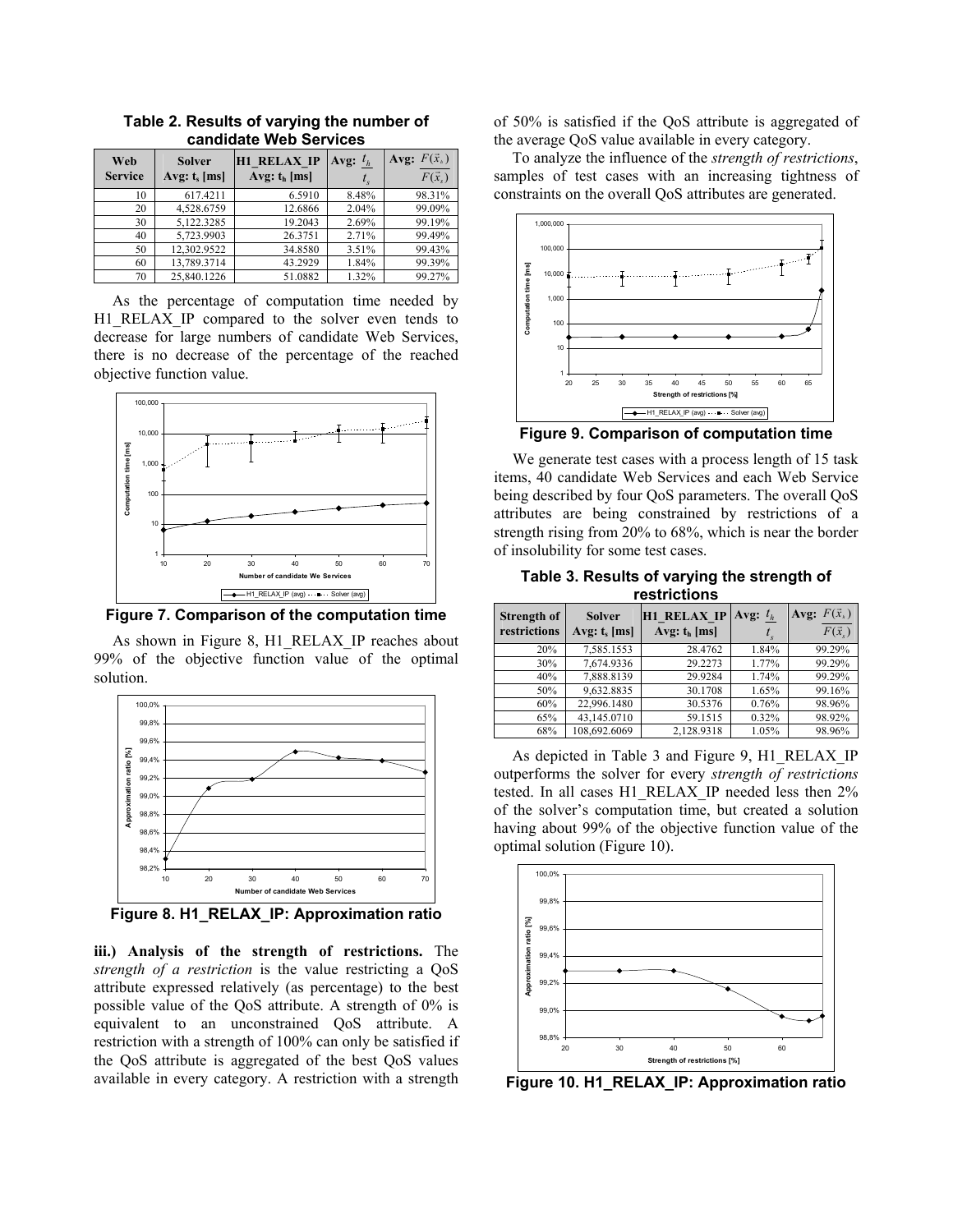Approaching the border of insolubility, the computation time dramatically increases (Figure 9), but nevertheless the generated solution of H1\_RELAX\_IP keeps its excellence on a high level (Figure 10).

## **4.2. Analysis of H2\_SWAP and H3\_SIM\_ANNEAL**

We apply H2\_SWAP and H3\_SIM\_ANNEAL to study how far we can improve the solutions of H1\_IP\_RELAX with meta-heuristics. H2\_SWAP and H3\_SIM\_ANNEAL are only applied if there might be a chance for further improvement. As a coarse estimate for the potential improvement, we use the deviation of the solution generated by H1\_IP\_RELAX to the solution of the relaxed integer program, which represents an upper bound for the optimal solution. If the solution of H1 IP RELAX deviates more then 1% from the upper bound, H2\_SWAP is applied. If the new solution still deviates more than  $1\%$  from the upper bound, H3 SIM ANNEAL will be applied.

Analyzing the test cases discussed in Section 4.1., the revealed potential of improvement has to be seen as very marginal. The additional heuristics have been applied in 70.2% of the test cases, caused an increment of 287.48% to the computation time, but only improved the objective function value by 0.28%. As an example, Table 4 shows the increment of the computation time and the percentage of the objective function value generated by the heuristics for a varying *strength of restrictions*.

| Strength of  | <b>Increase of</b><br>computation<br>time | Contribution to objective function value |                |                |
|--------------|-------------------------------------------|------------------------------------------|----------------|----------------|
| restrictions |                                           | H1                                       | H <sub>2</sub> | H <sub>3</sub> |
| 20%          | 196.85%                                   | 99.83%                                   | 0.17%          | $0.00\%$       |
| 30%          | 197.47%                                   | 99.90%                                   | 0.10%          | $0.00\%$       |
| 40%          | 208.94%                                   | 99.86%                                   | 0.14%          | $0.00\%$       |
| 50%          | 235.69%                                   | 99.81%                                   | 0.12%          | 0.06%          |
| 60%          | 404.28%                                   | 99.59%                                   | 0.35%          | 0.06%          |
| 65%          | 500.84%                                   | 99.61%                                   | 0.24%          | 0.15%          |
| 68%          | 627.97%                                   | 99.47%                                   | 0.39%          | 0.14%          |

**Table 4. Contribution of meta-heuristics** 

## **5. Related Work**

Zeng et al. [20] present comprehensive research about QoS modeling and QoS-aware composition. They propose a linear integer programming approach for calculating the optimal composition. However, as already mentioned above this approach is too time consuming in real-time e-business scenarios.

In the context of the METEOR-S project a lot of research related with QoS enabled Web Services has been done: Aggarwal et al. [1] present a *Constraint Driven Web Service Composition Tool* that enables the composition of Web Services considering their QoS attributes. Like Zeng et al. [20] a linear integer

programming approach is proposed for solving the optimization problem. However, Aggarwal et al. do not present an evaluation of their approach. Cardoso et al. [7] present the *Stochastic Workflow Reduction (SWR)* algorithm to calculate QoS of complex Web Service workflows by decomposition into atomic tasks. Furthermore, the authors discuss different QoS attributes. In [6] Cardoso proposes a comprehensive ontology-based approach for modeling the functional and non-functional behavior of Web Service workflows.

Canfora et al. [4] discuss genetic algorithms as an approach for solving the Web Service composition problem. The results reveal that genetic algorithms show a better performance and scalability than linear integer programming with increasing numbers of candidate Web Services and tasks. In a further paper, the authors consider replanning at runtime as well [5].

Tosic et al. present the Web Service Offerings Language (WSOL) [16] and the Web Service Offerings Infrastructure (WSOI) [15] that support specification, monitoring, and manipulation of classes of service for Web Services.

Yu und Lin propose the QoS-capable Web Service Architecture (QCWS) [18], that is quite similar to our WSQoSX. In [17] they study algorithms and heuristics for a QoS-aware Web Service selection with only one QoS constraint. In [19] they extend their work to multiple QoS constraints. The composition problem is modeled as a multi-dimension multi-choice 0-1 knapsack problem (MMKP) as well as a multi-constraint optimal path (MCOP) algorithm. For both, heuristics are presented. However, the aggregation of parameters using the Minoperator is neglected. Furthermore, the evaluation lacks a metric describing the tightness of used constraints like our *strength of restrictions.* 

In [12] Maximilien and Singh describe the Web Service Agent Framework (WSAF) to achieve service selection taking into account the preferences of service consumers as well as the trustworthiness of providers. However, this approach does not support the composition of an execution plan that complies with constraints defined by the user.

#### **6. Conclusion and outlook**

Web Services are becoming increasingly more important in realizing cross-organizational e-business scenarios. With a growing number of Web Services offering equal or similar functionality the non-functional attributes of a Web Service (e.g. costs and QoS attributes) are important selection criteria and crucial for enterprises to meet the requirements of sophisticated customers. Thus, the QoS-aware composition of Web Service workflows is an important issue.